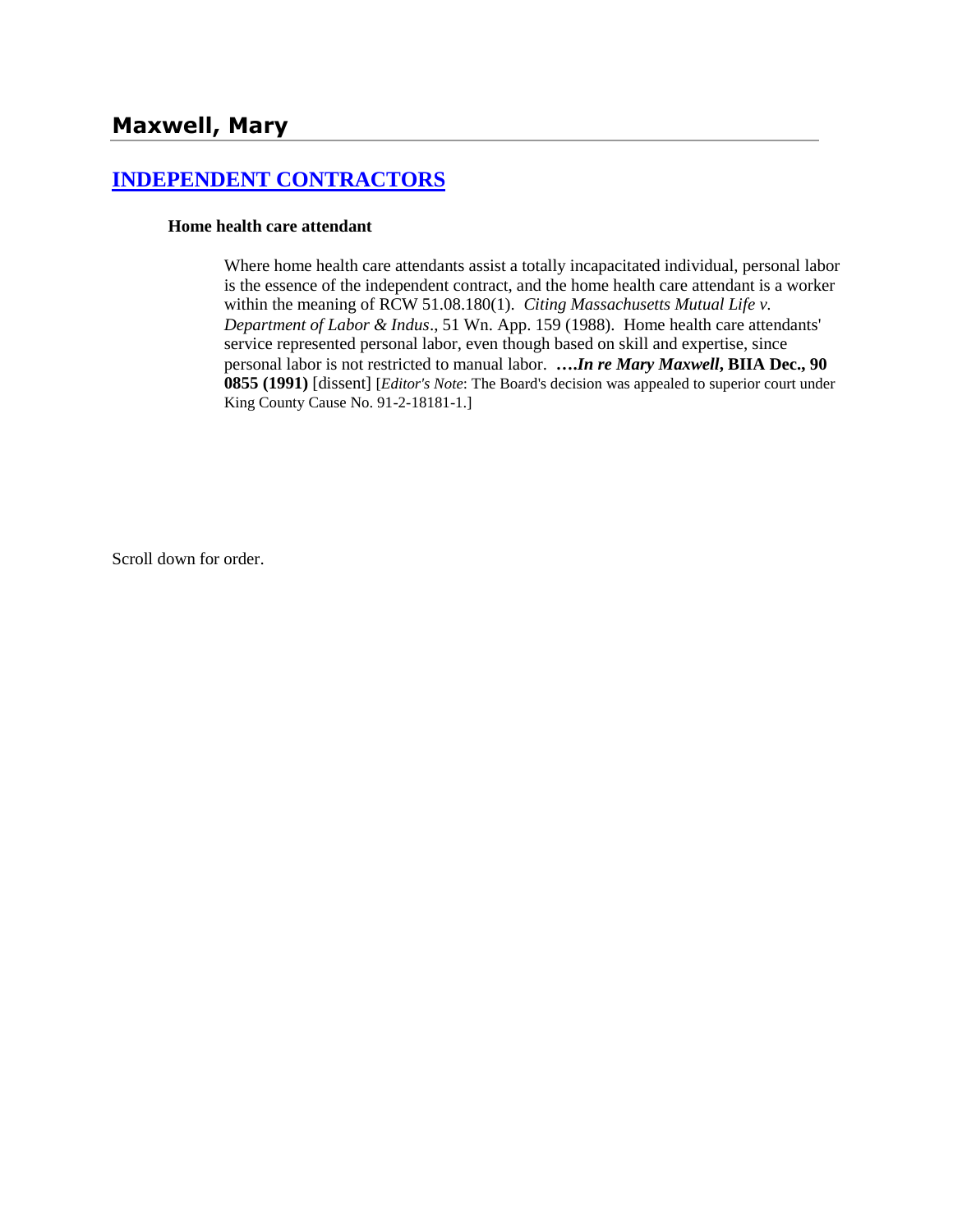## **BEFORE THE BOARD OF INDUSTRIAL INSURANCE APPEALS STATE OF WASHINGTON**

**)**

**IN RE: MARY BLISS MAXWELL ) DOCKET NO. 90 0855**

**CLAIM NO. 569,095-00 ) DECISION AND ORDER**

APPEARANCES:

Employer, Mary Bliss Maxwell, by Ann Scearce, Legal Guardian

Department of Labor and Industries, by The Attorney General, per Venita M. Lang, Assistant, and Yvonne K. Dickson, Legal Examiner

This is an appeal filed by the employer, Mary Bliss Maxwell, on February 20, 1990 from a Notice and Order of Assessment of industrial insurance taxes No. 79212 issued by the Department of Labor and Industries on January 22, 1990. The Department's Notice and Order assessed industrial insurance premiums and penalties in the amount of \$7,200.34 for the period July 1, 1987 through June 30, 1989. **AFFIRMED**.

## **DECISION**

Pursuant to RCW 51.52.104 and RCW 51.52.106, this matter is before the Board for review and decision on a timely Petition for Review filed by the Department of Labor and Industries to a Proposed Decision and Order issued on December 3, 1990 in which the order of the Department dated January 22, 1990 was reversed and remanded to the Department for the issuance of an order assessing no industrial insurance premiums due for the period in question.

The Board has reviewed the evidentiary rulings in the record of proceedings and finds that no prejudicial error was committed and said rulings are hereby affirmed.

The issue in this appeal is whether a number of home health care attendants employed by Ms. Maxwell were "workers" within the meaning of RCW 51.08.180(1). Ms. Maxwell is physically and mentally incapacitated. She suffers from a variety of conditions, including amyotrophic lateral sclerosis, diabetes, and cardiac conditions. Ms. Maxwell is totally dependent upon others for her care. She requires 24 hour monitoring by a health care attendant. If she were a hospital in-patient, she would be in an intensive care unit. Ann Scearce is a neighbor of Ms. Maxwell's. As Ms. Maxwell gradually became more incapacitated, Ms. Scearce agreed to become Ms. Maxwell's legal guardian. In that capacity she has contracted with a number of licensed health care providers to care for Ms. Maxwell. Ms. Scearce has hired registered nurses, licensed practical nurses, and certified nurses'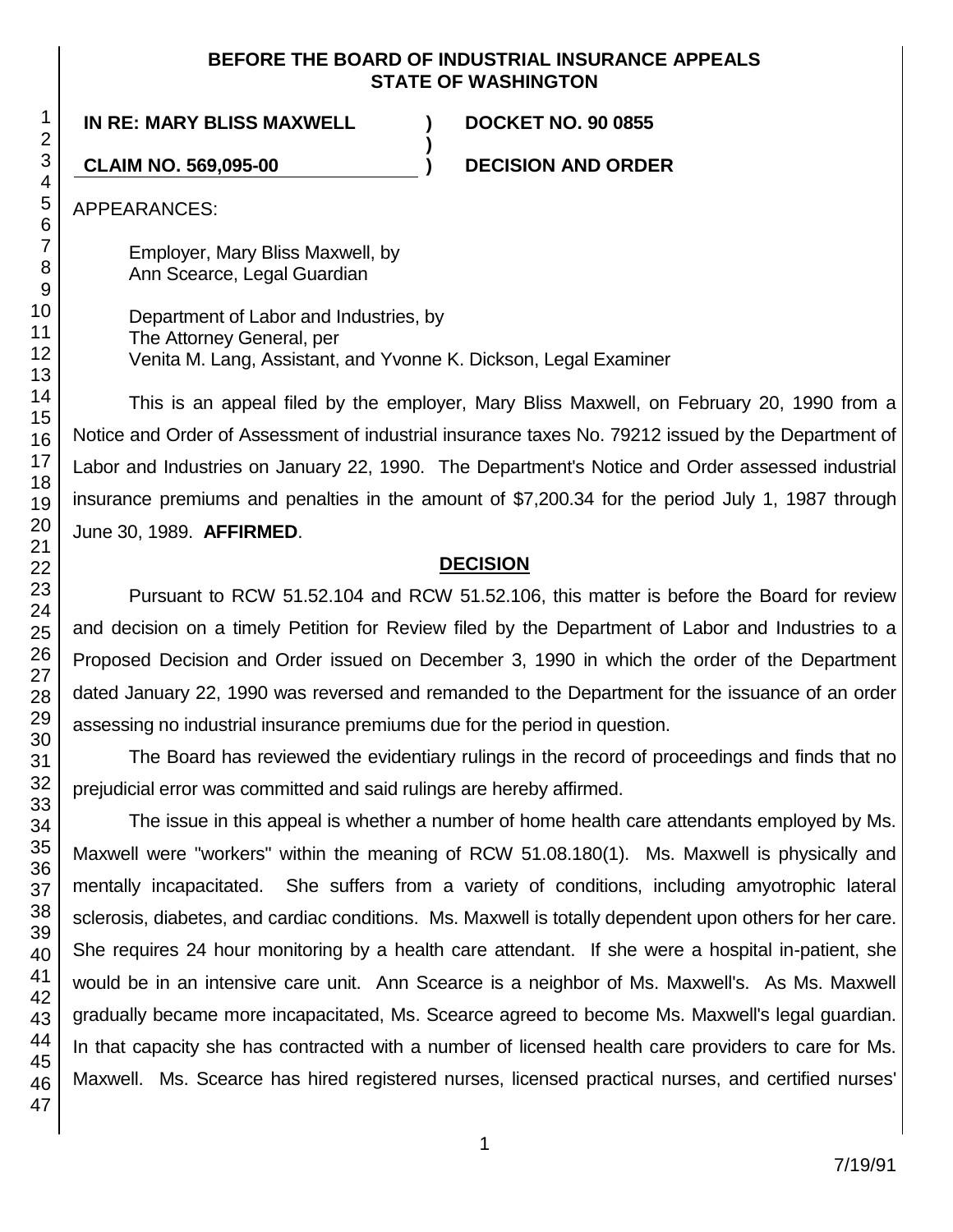aides to provide these services. Care is provided in either 8 or 12 hour shifts and during that period the attendants monitor equipment, including the respirator, oxygen purifier, and gastrointestinal feeding equipment.

It was Ms. Scearce's intention to enter into independent contracts with each of these individuals. Initially Ms. Scearce entered into verbal contracts, however, in January of 1989, at the urging of Ms. Maxwell's accountant, formal written contracts were executed. Furthermore, commencing in July 1989, Ms. Scearce required each of these individuals to have a state business license.

RCW 51.08.180 defines worker as:

. . . Every person in this state who is engaged in the employment of an employer under this title, whether by manual labor or otherwise in the course of his or her employment; also every person in this state who is engaged in employment of or who is working under an independent contract the essence of which is his or her personal labor for an employer under this title, whether by way of manual labor or otherwise. . . .

Ms. Maxwell asserts that home health care attendants do not fall within this definition. Ms. Scearce testified that the individuals were told that they were not employees and that they were responsible to make their own tax deductions. She filed a form 1099 with the Internal Revenue Service to report their respective incomes.

We have no doubt that these individuals are independent contractors. Having determined that the individuals are independent contractors, it is therefore necessary to determine whether "the essence" of their independent contracts was their "personal labor". In reaching this decision we note the analytical framework set forth by the Court of Appeals in Massachusetts Mutual Life v. Dep't of Labor & Indus., 51 Wn.App. 159, 163-164 (1988), where the court stated that there are:

> .... three independent contracting situations which the Legislature intended to exclude from the expanded definition of workman. Excluded from the Act's coverage was the independent contractor (1) who of necessity owned or supplied machinery or equipment (as distinguished from usual hand tools) to perform the contract, or (2) who obviously could not perform the contract without assistance, or (3) who of necessity or of choice employed others to do all or part of the work he has contracted to perform.

The testimony indicates that the health care providers: (1) did not supply machinery or equipment; (2) they were capable of performing the contract without assistance; and (3) they did not employ others to

1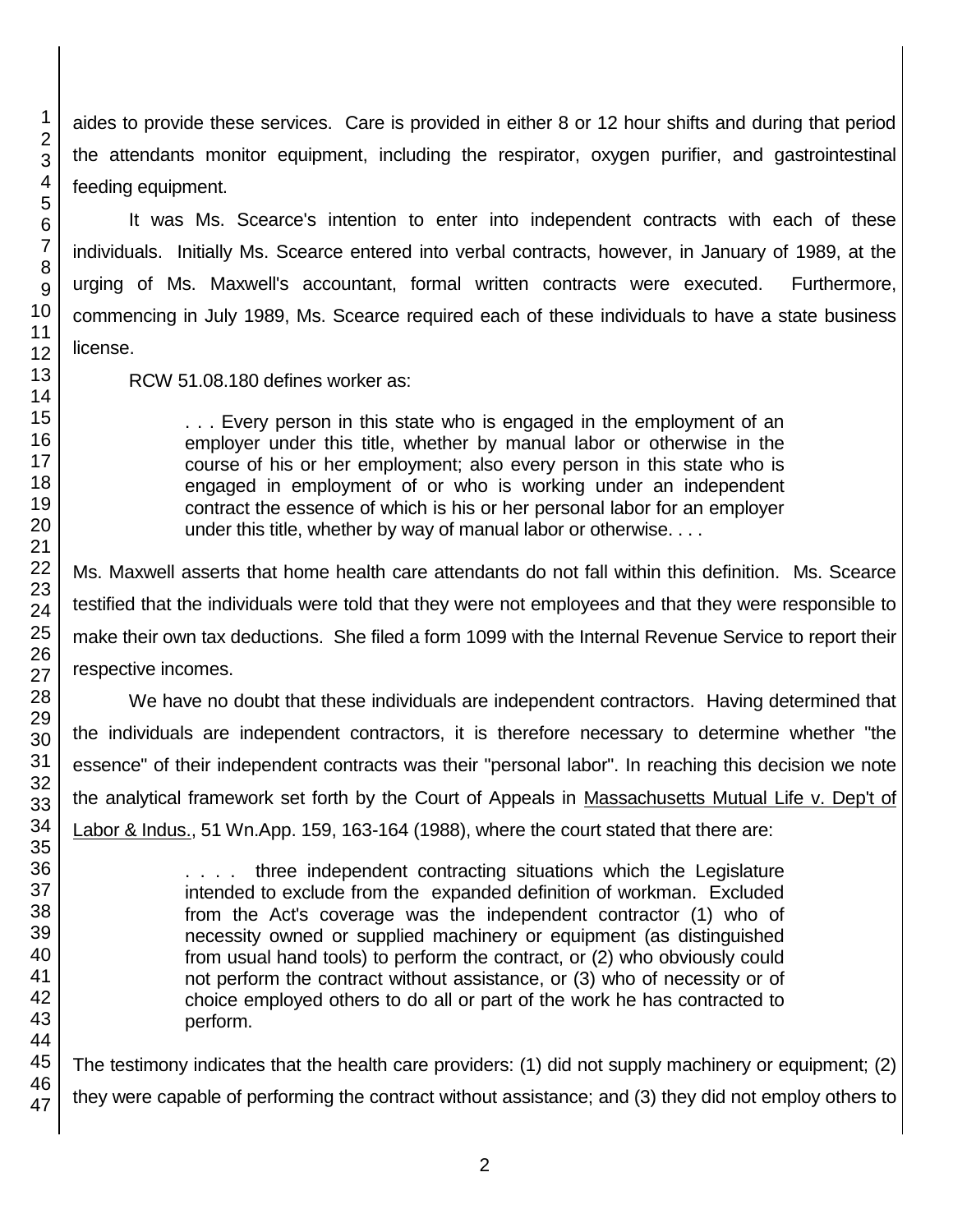do all or part of the work that they contracted to perform. Despite these facts, our Industrial Appeals Judge determined that the health care providers did not meet the statutory definition of "workers" because the essence of their contracts was not their personal labor, but was their "skill and expertise."

We cannot agree with this analysis, as it appears to equate "personal labor" with "manual labor", nor is the statute so restrictive. Labor is "personal" whether "by way of manual labor or otherwise." RCW 51.08.180(1). In prior Board decisions we have found independent contractors to be workers despite the fact that they did not perform "manual" labor. See In re Traditions Unlimited, Inc., BIIA Dec., 87 0600 (1989), where we determined that outside sales people were workers, and In re Peter M. Black Real Estate Co. Inc., BIIA Dec., 88 1191 (1989), where we determined that real estate agents were workers. In both of these cases we found that the essence of the individuals' work was their personal labor, despite the fact that manual labor was not involved. The workers in the aforementioned cases relied upon their own individual skill and expertise just as did the health care providers who provided services for Ms. Maxwell. We note that in Peter M. Black Real Estate Co. Inc. we specifically noted that "If the independent contractor has special or superior abilities of critical importance to the employer, this tends to suggest that the essence of the contract is personal labor". Thus, the rationale set forth by our Industrial Appeals Judge does not support the conclusion he reached.

One additional issue needs to be resolved before it can be determined that these individuals are mandatorily covered under the provisions of the Industrial Insurance Act. RCW 51.12.020(5) provides that partnerships and sole proprietors are excluded from mandatory coverage. Absent specific testimony on the subject, we cannot find that independent contractors who provide, in essence, only their personal labor are sole proprietors. Only one individual who performed health care services for Ms. Maxwell testified. Mary Jagielo stated that she did consider herself an independent contractor and did pay her own taxes. She further indicated, however, that she had not taken the legal steps necessary to establish a business during the audit period. Ms. Jagielo testified that she did obtain a state business license on July 1, 1989, which is immediately subsequent to the audit period. (This is in conformity with Ms. Searce's testimony that she required all of the health care providers to have state business licenses effective July 1, 1989.) Based upon her testimony, we would be inclined to find that she was excluded from mandatory coverage beginning July 1, 1989; however, this does not retroactively affect her status as a worker during the July 1, 1987 - June 30, 1989 audit period. We therefore find that the assessment was correct and the Department order must be affirmed.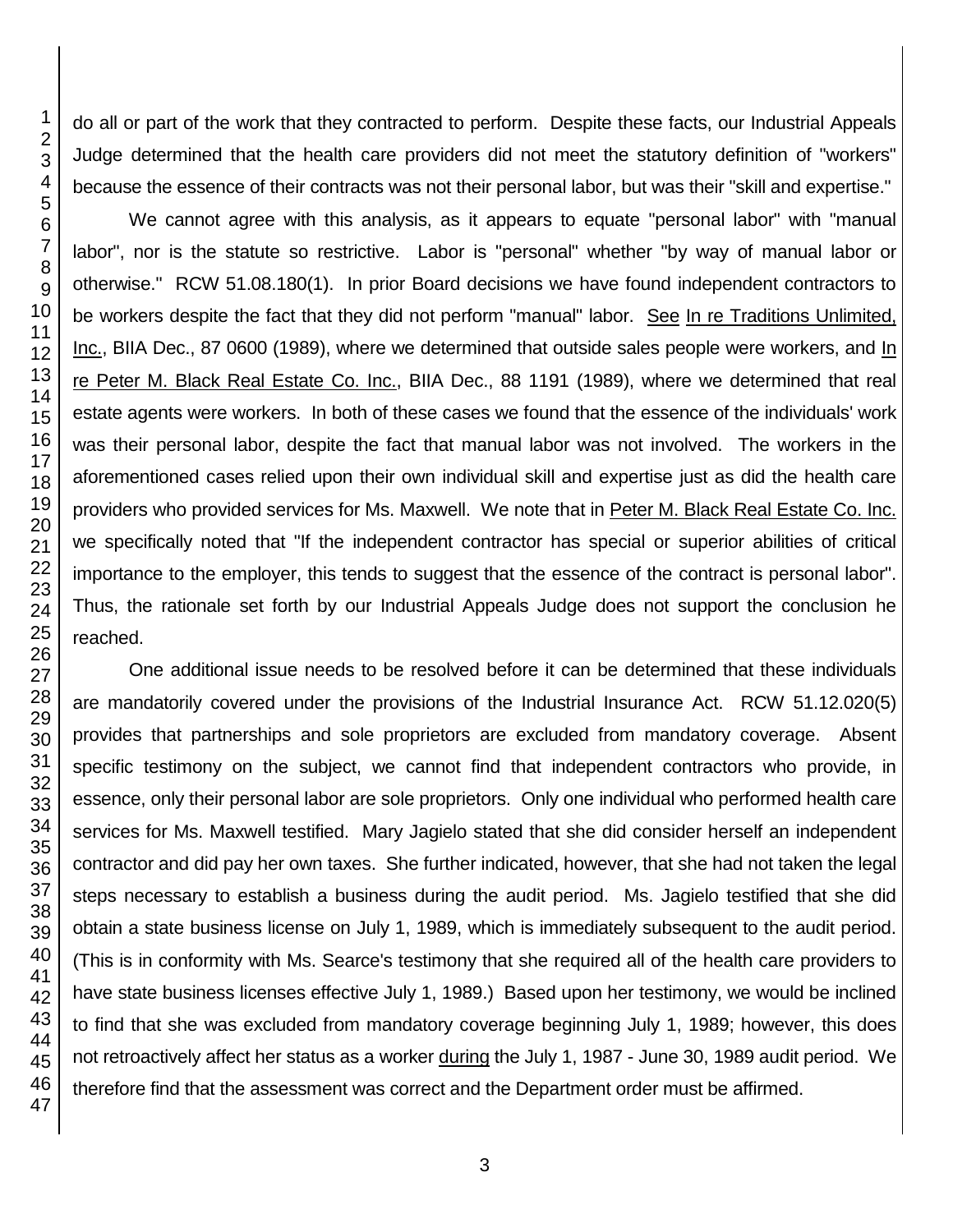We hereby adopt Finding of Fact No. 1 and Conclusion of Law No. 1 from the Proposed Decision and Order. We hereby make the following additional Findings of Fact and Conclusions of Law:

## **FINDINGS OF FACT**

- 2. During the period July 1, 1987 through June 30, 1989, Ann Scearce, legal guardian for Mary Bliss Maxwell, contracted with 11 health care providers to provide home health care services for Mary Bliss Maxwell's medical needs on a 24- hour basis. During said period Ms. Maxwell was entirely dependent and incapable of any activity.
- 3. During the period July 1, 1987 through June 30, 1989, the 11 health care providers were not required to provide any of their own equipment to provide these services.
- 4. For the period July 1, 1987 through June 30, 1989, it was not necessary for the health care providers to hire other employees or delegate any of their duties, and they did not in fact do so. There is no evidence that any of the health care providers paid their own industrial insurance premiums, had office locations, or business licenses, during the audit period.
- 5. For the period July 1, 1987 through June 30, 1989, the health care providers provided their personal labor in monitoring the physically disabling conditions of Mary Bliss Maxwell.

## **CONCLUSIONS OF LAW**

- 2. Teresa Hickerson, Karen Terry, Janis Sanford, Mary Jane Schulmeister, Mary Anne Jackson, Pam Bartlett, Ann Wiser, Mary Russell, Corina Estola, Mary Nelson, John Gilchrist, and Mary Jagielo were independent contractors providing health care services for Mary Bliss Maxwell from July 1, 1987 through June 30, 1989. Personal service was the essence of their contracts within the meaning of RCW 51.08.180.
- 3. The Notice and Order of Assessment of industrial insurance taxes No. 79212 issued by the Department of Labor and Industries on January 22, 1990, which assessed industrial insurance premiums and penalties in the amount of \$7,200.34 for the period July 1, 1987 through June 30, 1989 is correct and is affirmed.

It is so ORDERED. Dated this 19<sup>th</sup> day of July, 1991.

| , , , , , , , , , , | <b>BOARD OF INDUSTRIAL INSURANCE APPEALS</b><br>/s/ |             |
|---------------------|-----------------------------------------------------|-------------|
|                     | <b>S. FREDERICK FELLER</b><br>/s/                   | Chairperson |
|                     | FRANK E. FENNERTY, JR.<br>/s/                       | Member      |
|                     | PHILLIP T. BORK                                     | Member      |

1 2

4